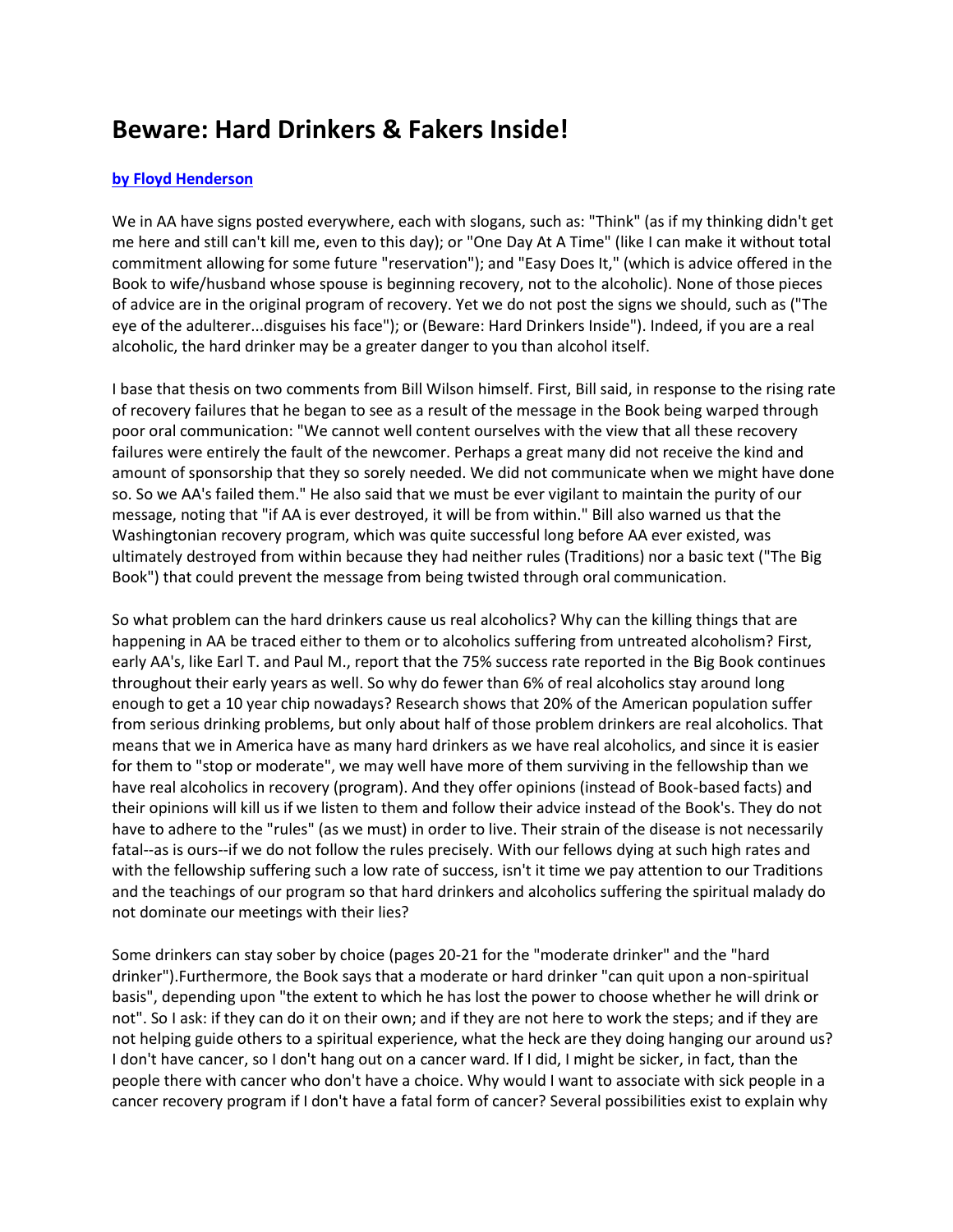I'm on that ward if I'm not dying of cancer. Maybe I overcame a mild form of cancer and now I want to tell them how they should treat their severe, fatal form --maybe I like the "expert" role that I think that allows me. Maybe my social skills have been so poorly developed that I am not welcome among the well people in our society--I need a captive audience of sick people who won't walk out on me, no matter how obnoxious I might be. Maybe I sincerely think I can do them some good, though my mild form of the disease gives me no real understanding of their illness and what they really need to get well. Maybe I'm hanging out on the cancer ward because I just can't handle life's daily issues and I need someone to talk to. Maybe they even have free therapy sessions that I like to sit in on rather than pay a therapist myself. Maybe I'm even looking for someone to get into a relationship with, and it seems like a good place to look (now that is really a strange belief system, isn't it? I'm going to go where people are dying to find me a life-long relationship! Man--I'm sicker than I thought, if I'm doing that.)

The danger in my roaming the cancer ward rests in the false information I might spread. I might say, since I had a mild form of cancer, "Hey--you really don't have to do everything the doctor says. And you don't have to do everything precisely or specifically the way he tells you to do it. In fact, let me share with you my opinions about treatment because this is all I had to do to get well, and it's an easier, softer way than the way the doctors are telling you". I might even tell them: "And forget this holistic approach to recovery--I did not have to pray. I did not have to turn to God. That part if their recovery program is really not needed--I'm living proof of that. Just treat the physical aspect of the disease." My gosh. Simply by what I'm saying, simply by virtue of the words coming out of my mouth, I would be doing killing things on that ward, wouldn't I? And don't you think the people in charge would run my butt out of there in seconds? They would not sit by idly and let me spread information that will kill the people who are there seeking recovery.

The fact is that our hard drinkers (and some of our alcoholics suffering from untreated alcoholism) do all of that--they often use AA for social or self-serving purposes rather than for the purpose of working steps to "continued spiritual growth". Like us real alcoholics, they, too, were told in their old drinking days to "Get out!". Then they find AA (by some route) and we say, "Come back". Wow--that's new...that's neat. So they also use AA as a Lonely Hearts Club, or for \$1/hour therapy instead of \$150/hour therapy, or for a place "to vent--to share--to air their issues". They can live without evidencing a spiritual experience (they do not have to--they are not real alcoholics) and they do not extend true compassion for the struggle to do what they were able to do in a much easier fashion. Their attitude: "Hey, it was easy for me--so the heck with you. But keep coming back, O sick alky. It'll get better". (So what is the sign to those judgmental, pompous asses when I get better? Do I become like them? Are they the model? The prototype? I'm starting to feel the need for a new Fourth Step just thinking about them!). Though we real alcoholics at first glance might look just like the hard drinkers, we are, in truth, very different. We must meet "requirements"--hard drinkers do not have to. We real alcoholics must do the work "precisely" and "specifically" and "Thoroughly"--hard drinkers do not have to. We must have a "psychic change"--they do not. We must undergo a "revolutionary change"--they do not have to. We are told that we have a "necessary element; namely, we are "required" to follow a "few simple rules"--they don't have to. We are on a "life and death errand"--they aren't. We must seek it "like a drowning man"--they do not have to. Thus comes the danger of being in a meeting with them: we hear from them the exact opposite of what we need to hear, the opposite of what our Book tells us. We hear statements and opinions that may be the truth for them but are fatal lies for us.

Who, therefore, needs to be wary of the hard drinkers, the "adulterers of AA?" Anyone who is a real alcoholic, for these wolves in sheep's clothing are indeed the ones telling real alcoholics the lies, the myths, the fiction, the "middle-of-the-road-solutions" that we hear around the tables. And too often, we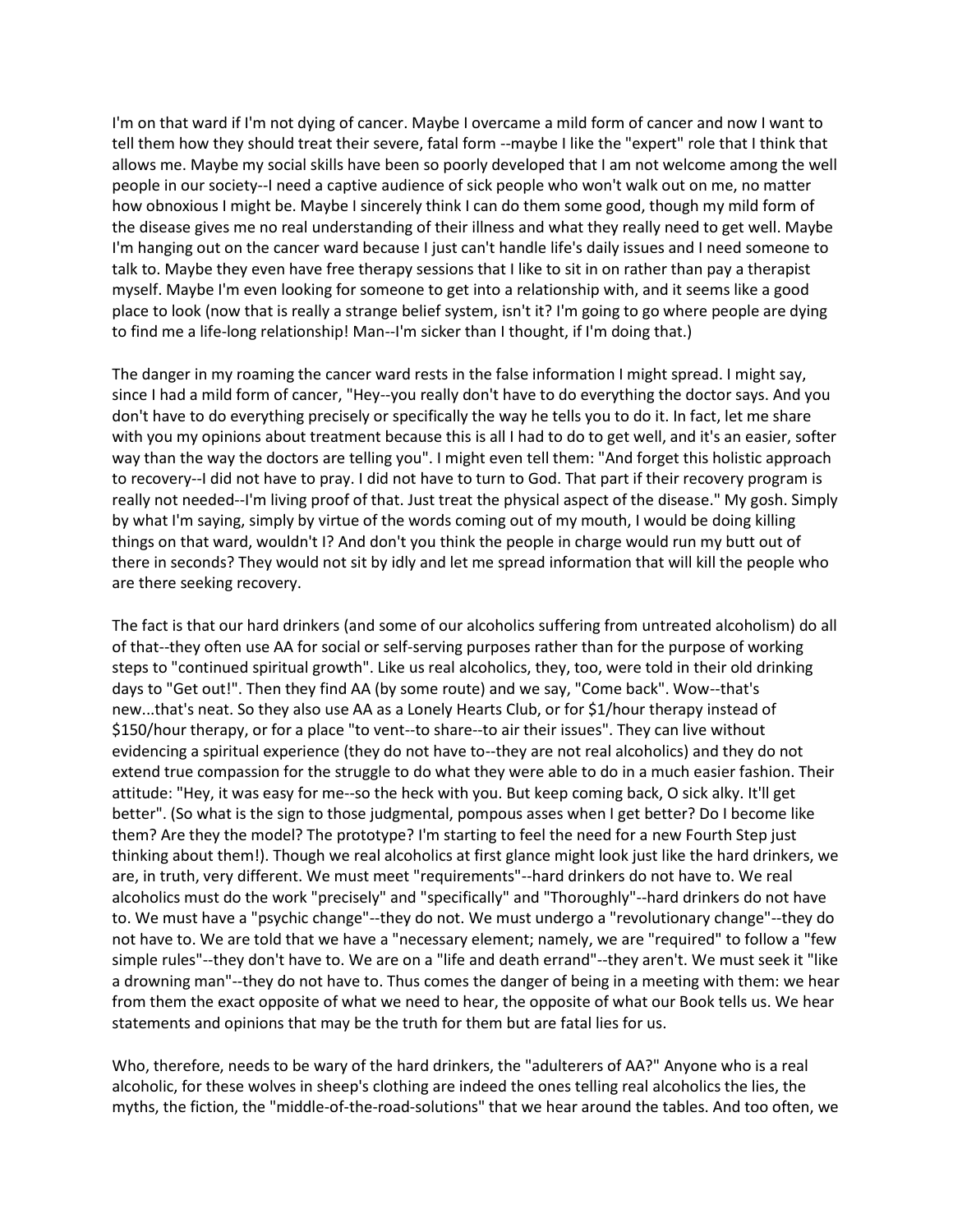real alcoholics who (when sober) were withdrawn, were loners, were not comfortable speaking before crowds, find ourselves taking a back seat in AA to those more vocal, more self-assured, more authoritative hard drinkers who, though they may mean well, are really a danger to your chances at recovery and the very existence of our fellowship, too. If hard drinkers are not a part of the "common welfare", carrying the common message--the "common solution", then they have not met the requirements for AA membership. How long shall we sit by and forfeit ownership of our program through inaction? So if we need to be wary of them, how do we identify the hard drinkers? Actually, they can help us identify them, if we are observant. First, the hard drinker often presents himself as the "Model AA". (In reality, he is, because a "model" is defined as "an imitation of the real thing". He will say to the newcomer, "I feel your pain", but he will not roll up his sleeves and offer the many hours of service called for to sit-one-on-one with that newcomer and take him through the Book page by page. He is the guy in his second decade of sobriety who recently scoffed at those of us who get up earlier that usual each day for prayer and meditation. He is the one who I heard say recently to a real alcoholic: "I'm sick of your relapsing, and I'm sick of hearing you say you need more help than you're getting. I don't even want to be around you". He is the one who I heard say recently: "I have double-digit sobriety, I worked the steps once when I came in 17 years ago, and my sponsor had me take it slow and easy, working the steps when I was comfortable". (The hard drinker can do that--we real alcoholics, on the other hand, will die if we wait until we get comfortable before taking action). The hard drinker is the one with advanced years in the fellowship who says he "chose not to drink this morning". He may be telling the truth. We, on the other hand, don't have that privilege.

Additionally, he is the one who stays sober even as he contradicts the information in the Book. He says the Book is subject to "interpretation" (what he really means is "mis-interpretation"). He may be the one who has ordained himself the group's elder statesman. He is the one who does not take his proteges from the cover to page 164, explaining every sentence and doing everything that the Book says exactly as prescribed in the Book's "precise, specific, clear-cut directions". He is the one who said recently, "That is not the way I work my program". (Interesting...since when did he create a program? Can his program guarantee fulfillment of promises to us real alcoholics as the program of AA can?) Note: if any who are making those statements above happen to be real alcoholics, they are suffering untreated alcoholism again and need to get back to working the steps so that God's love can be seen through their service and through their comments. So if we hear those same comments from a real alcoholic, he is back to suffering from untreated alcoholism, from the spiritual malady, from allowing unmanageability to creep back into his life because he stopped working the steps in a circular fashion, as was intended originally. How, then, can we tell the two groups apart? Know that we need to, because if the real alcoholic is suffering from untreated alcoholism, we can help him. The hard drinker, on the other hand, can hurt us. We need to tell them apart. The alcoholic not working the steps will eventually separate himself from the hard drinker in several ways:

- a. he will meet the description of the untreated alcoholic in the middle paragraph of page 52;
- b. he will eventually go out and drink; or
- c. he will commit suicide, that event occurring at a rate among us that is 75 times higher than among the general population. Remember: the hard drinker is the one who can stay sober while contradicting (through thought, word and deed) the instructions presented in the Book.

Why do I think I know so much about them? Because their advice dang near killed me. I listened to them long enough that I got "comfortable" at 7-1/2 years. In truth, I was the most uncomfortable since coming in, because I let them convince me to let up on the work. I heard so many of them pontificating about how they were doing it in their double-digit years (without having to do the work continuously)